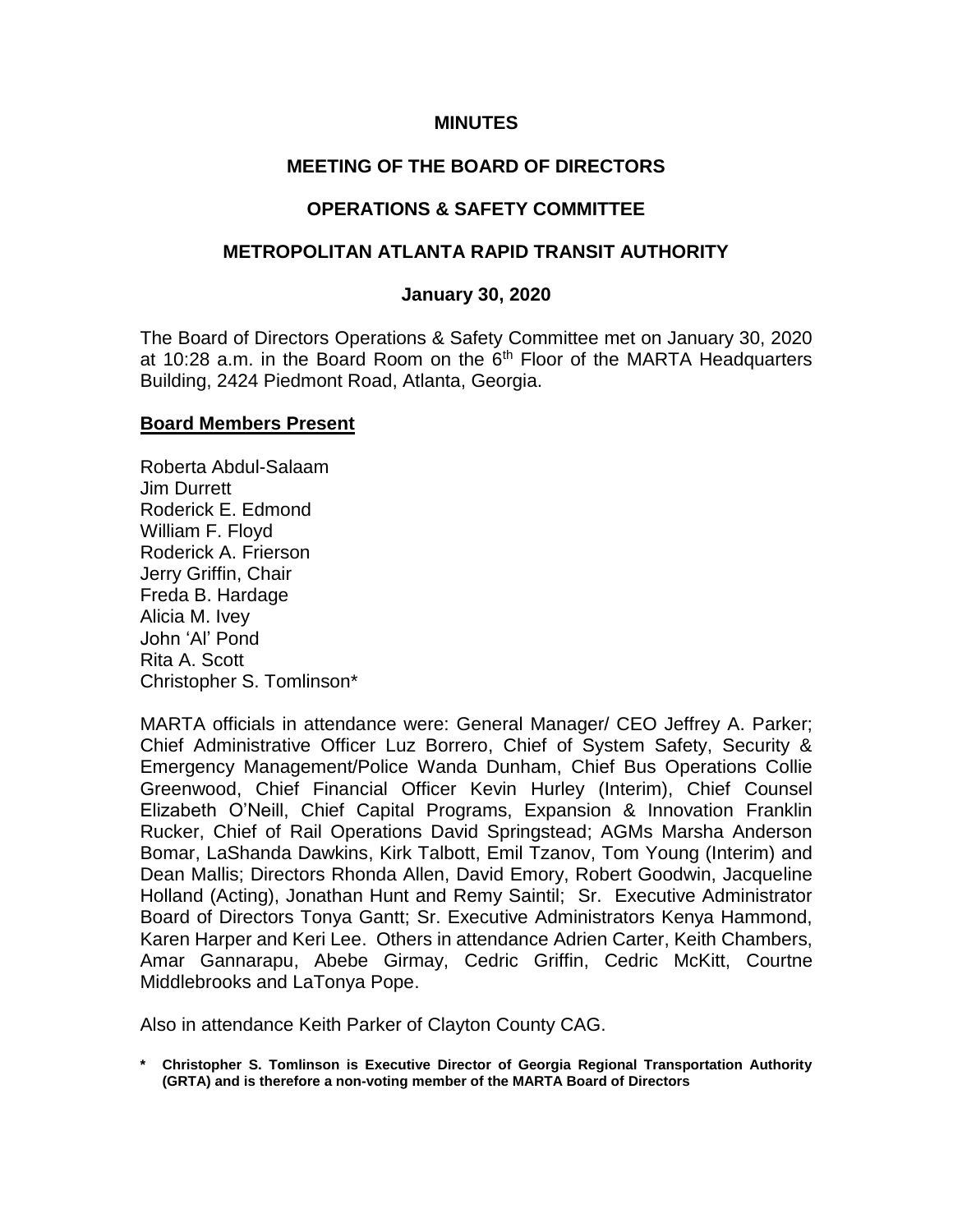# **Approval of the November 21, 2019 Operations & Safety Committee Meeting Minutes**

On motion by Mrs. Hardage seconded by Mr. Durrett, the minutes were unanimously approved by a vote of 10 to 0, with 11\* members present.

# **Briefing – MARTA Electrical Vehicle Charging Program**

Mr. McKitt presented a briefing to the Board on the Authority's electrical vehicle charging program.

The program is a partnership between MARTA and Georgia Power for the benefit of MARTA patrons. Usage is free at this time.

Electrical Vehicle Charging Program:

Red Line: North Springs, Dunwoody, Lindbergh Gold Line: Doraville, College Park, West End, East Point Blue Line: Kensington, Hamilton E. Holmes, Ashby, Indian Creek Green Line: Edgewood-Candler Park, Bankhead Park & Ride: Mansell, Windward Parkway, Goldsmith Road Facilities: Laredo, Avondale Yard, Browns Mill, South Yard, Armour Yard

The Charging Pedestal:

- Dual port level two-charge pedestal
- 24/7 driver support
- Full motion color LCD display
- MARTA custom branding
- Station location and real-time availability to drivers via ChargePoint cellphone app
- MARTA availability to set pricing policies and access control functions
- Assure Maintenance and Monitoring Program
- No upfront costs
- On time \$500 per charger rebate from Georgia Power. \$30K rebate for initial nine locations
- Georgia Power will include pricing as a line item in MARTA's monthly summary billing
- \$1,339.22 per 9 locations for 60 months. \$12,052.98 per month
- The average charging session is three hours. Driver will receive a text/email to remove their vehicle
- Permits, design, construction drawings, etc. are done by Georgia Power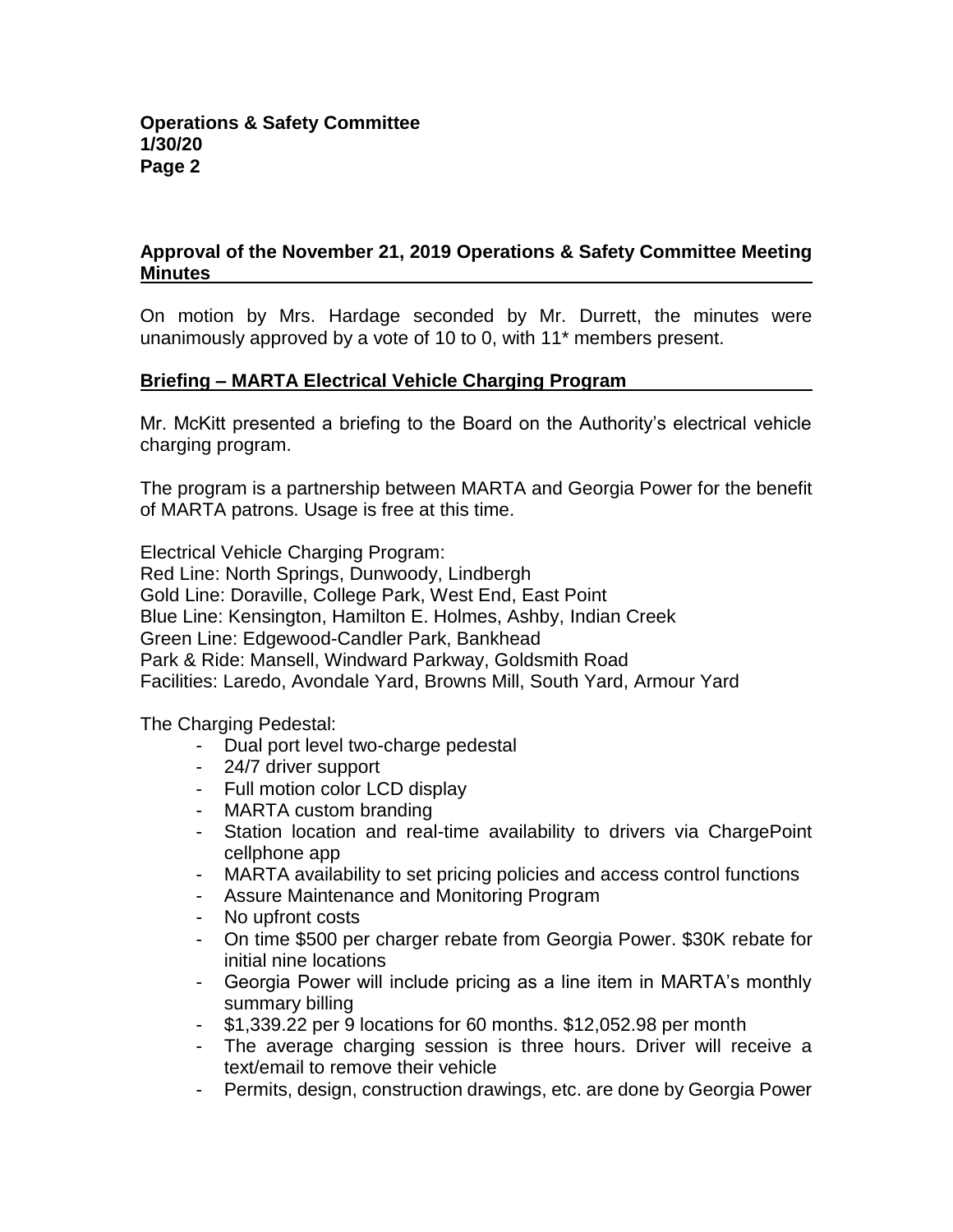The charge station can be accessed by key fob, smart phone, scan smart watch, 1-800 number listed on the pedestal.

Mr. Pond complimented McKitt, stating this is a great program. He asked how does money collected from the users wash out with total cost.

Mr. McKitt said looking at the analysis with the example of \$2 per hour minimum 100 sessions per year per location; if we get to the higher side of that, you're looking at 1/2 of that to recoup MARTA's cost and start making profit.

Mr. Floyd asked if MARTA keeps track of how long an individual stay at a location.

Mr. McKitt replied there is a dashboard where you can see how long individuals are at an exact location. There is a fifteen (15) minute grace period to remove your car after charging. After that time, the patron will incur parking fees.

Ms. Ivey asked if MARTA controls the digital content on the LED screens. Additionally, what is MARTA doing to ensure the public is aware of this rollout.

Mr. McKitt confirmed MARTA controls the digital content. Georgia Power and MARTA's Marketing Department will help rollout to each location by having ribbon cuttings, focusing on Earth Day, etc.

Ms. Abdul-Salaam asked if non-MARTA users could use the charging stations.

Mr. McKitt said the public can use charging stations located in open areas – such as Kensington and Hamilton E. Holmes.

# **Briefing – Vertical Transportation Consulting Services**

Mr. Chambers presented a briefing on an upcoming qualifications-based selection process for vertical transportation consulting services. The current consulting service is due to expire December 31, 2020. MARTA's current consulting services include, but are not limited to:

- Support for capital projects
- Vertical transportation inspection auditing
- Incidence investigation support
- Maintenance and verification and repair support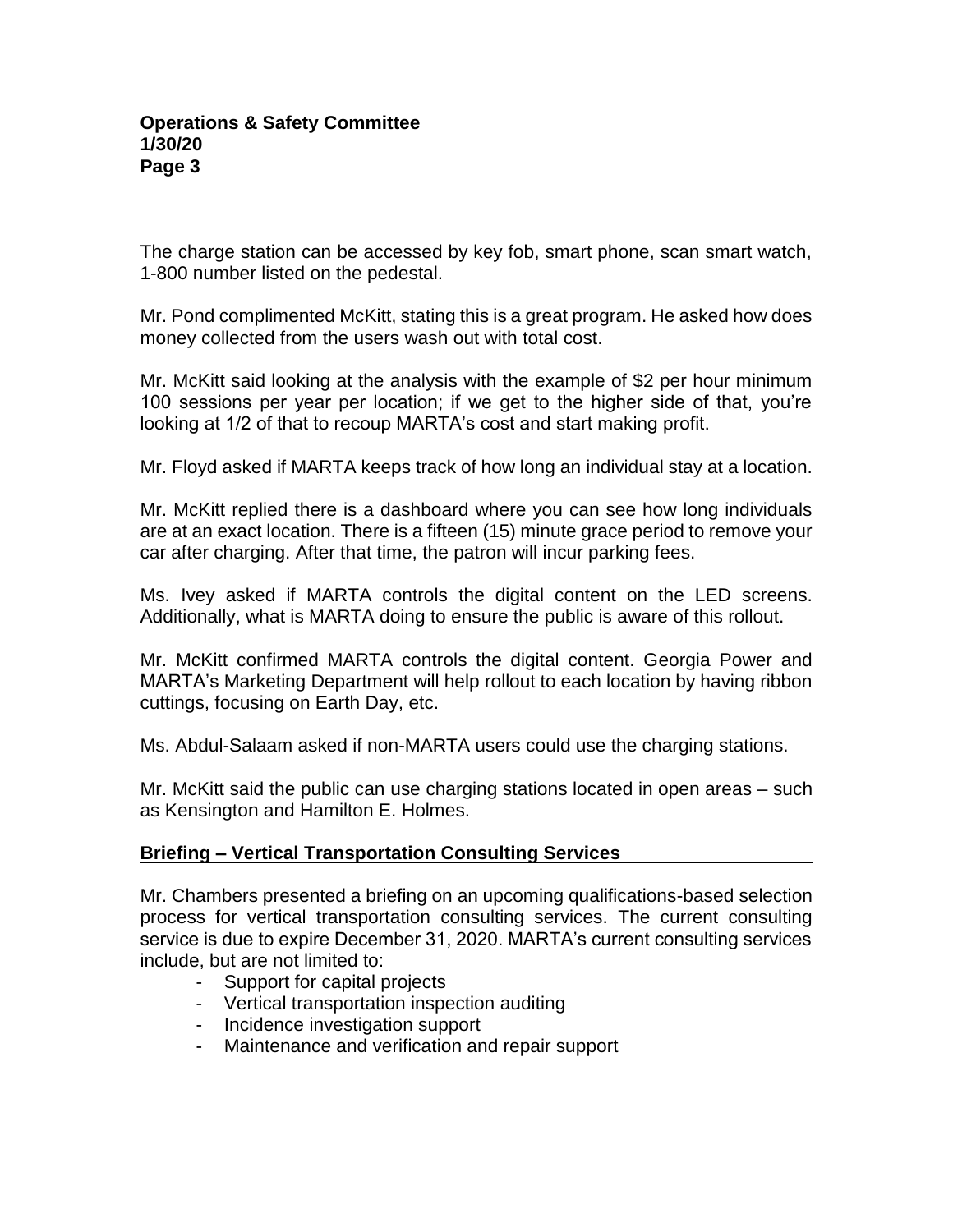It is anticipated that the consulting services run a three-year base with a threeoption year that will coincide with the maintenance and rehabilitation contract. The approximate value of this solicitation is \$1.5M per year, based on history and performance, to-date. Following solicitation and contract negotiations, a request for approval of the award will be submitted to the Board.

MARTA will perform a 4-step process:

- Expression of interest and statement for qualifications for solicitation
- Short-list based on competitive range
- Interview and selection
- Negotiation and approval

A Selection Committee has been established for procurement of these services. The Committee has technically-qualified individuals relevant to this area. The Committee shall not consider price as an evaluation factor in selecting the most qualified firm. MARTA will negotiate the successful firm and determine what is fair and reasonable cost.

Mr. Griffin asked how this is tied into the Station Rehabilitation Program.

Mr. Chambers said the Station Rehabilitation Program is replacing 116 escalators and 111 elevators and it is about a quarter of the way through. These consulting services lend their support in the inspection and they are overseeing the verification of the quality of work.

Mr. Frierson said MARTA has had its challenges and he is interested in the new technology in vertical transportation. There are other cities using new technology. He said he would like to see how this can work for MARTA.

Mr. Chambers explained the new technology is not proprietary; therefore it is accessible to any nonproprietary elevator company that MARTA may use in the future. Also, the contract is set up where they are to install specific remote monitoring systems, they are to install data that the Authority can readily access. MARTA is looking at expanding that remote monitoring technology into our Watson System so that we can have real-time analysis in determining what may or may not prevent the breakdown of equipment based on calculations. We have access to a dashboard where we can see the result of a fix, with these, we can combine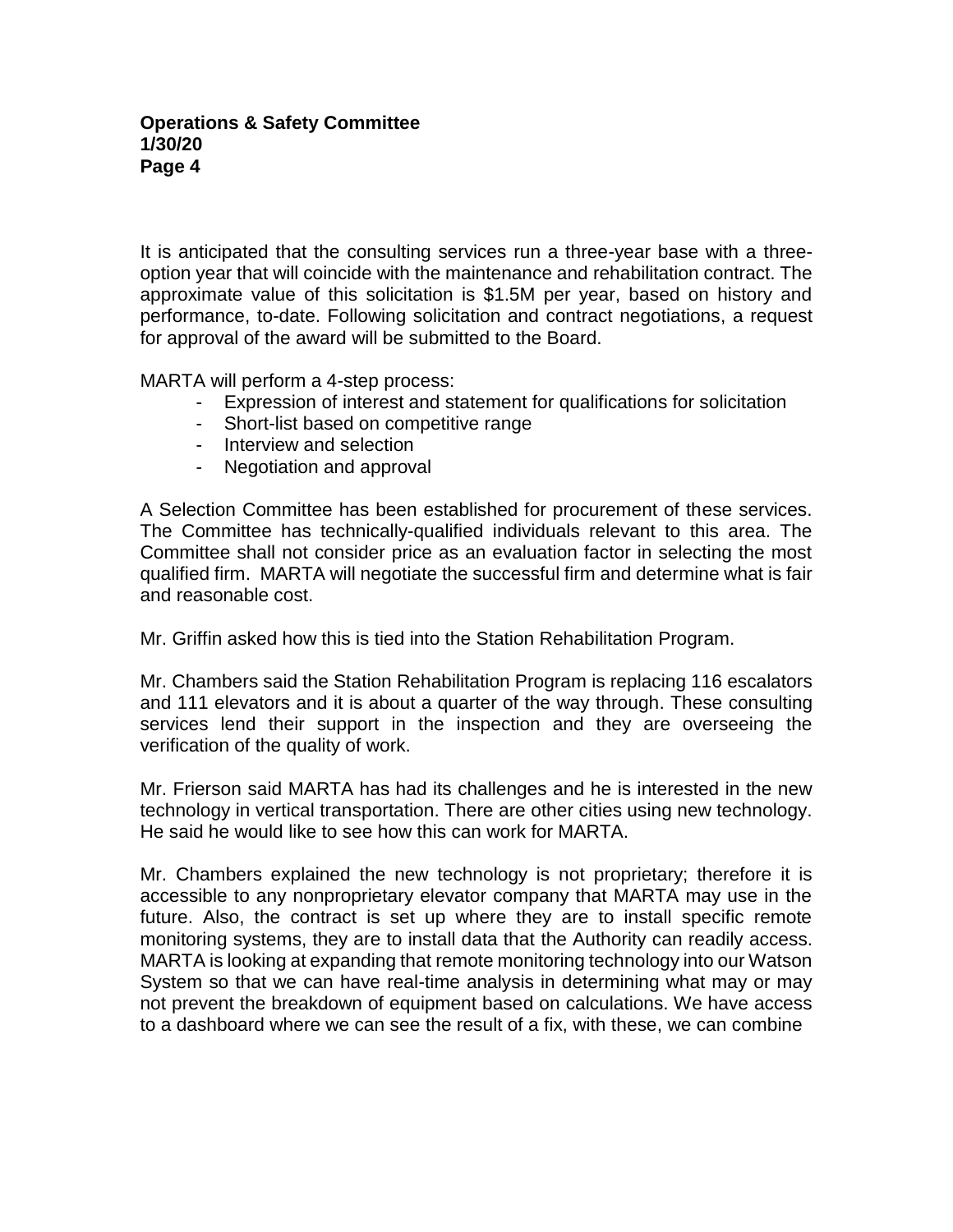them into a matrix that narrows down the performance of the contractor, the equipment, the uptime, the availability, all of things where we can see our shortfalls and our opportunities.

Ms. Abdul-Salaam asked if the schedule for replacing the escalators and elevators fall in line with the timeline of the station rehab itself?

Mr. Chambers said yes, the Authority is approximately 3-1/2 years into the rehabilitation. It is a 10-year contract. The three option years would fall in line with the end of this project; also the maintenance project. The maintenance is a little ahead of the construction because there was a lapse, but all this consulting services timeline would end approximately at the same time.

# **Briefing – Mobility Townhall Status Update**

Mr. Young presented a Mobility Townhall Status update.

MARTA held its first Mobility Townhall on October 29, 2019.

There were more than 350 Mobility customers in attendance. Early on we hit capacity and had to stop registration.

The event was set up in two stages:

- Informal session where there were 12 offices that participated by providing informational tables – External Affairs, External Affairs, Bus Transportation Rail Transportation and Station Services, Safety, MARTA Police, Eligibility Reservations, Travel, Training Representation Technology, Mobility Accessibility Committee, MV Transportation, Management staff of Gresham Transportation Services, etc.
- Formal setting where individuals could talk to the panel and other MARTA staff. There were more than 40 individual that spoke on over 100 different issues. The primary themes were confusion on MARTA's eligibility process for Mobility, on-time pick up, getting to appointments on time, long ride times, staff conduct, MARTA Mobility Service Area, fares, comments on the new vehicles, accessibility of bus stops

What did we do with the comments

We took over 100 issues and categorized into 13 areas of responsibility. The first three areas of responsibility have the highest impact of quality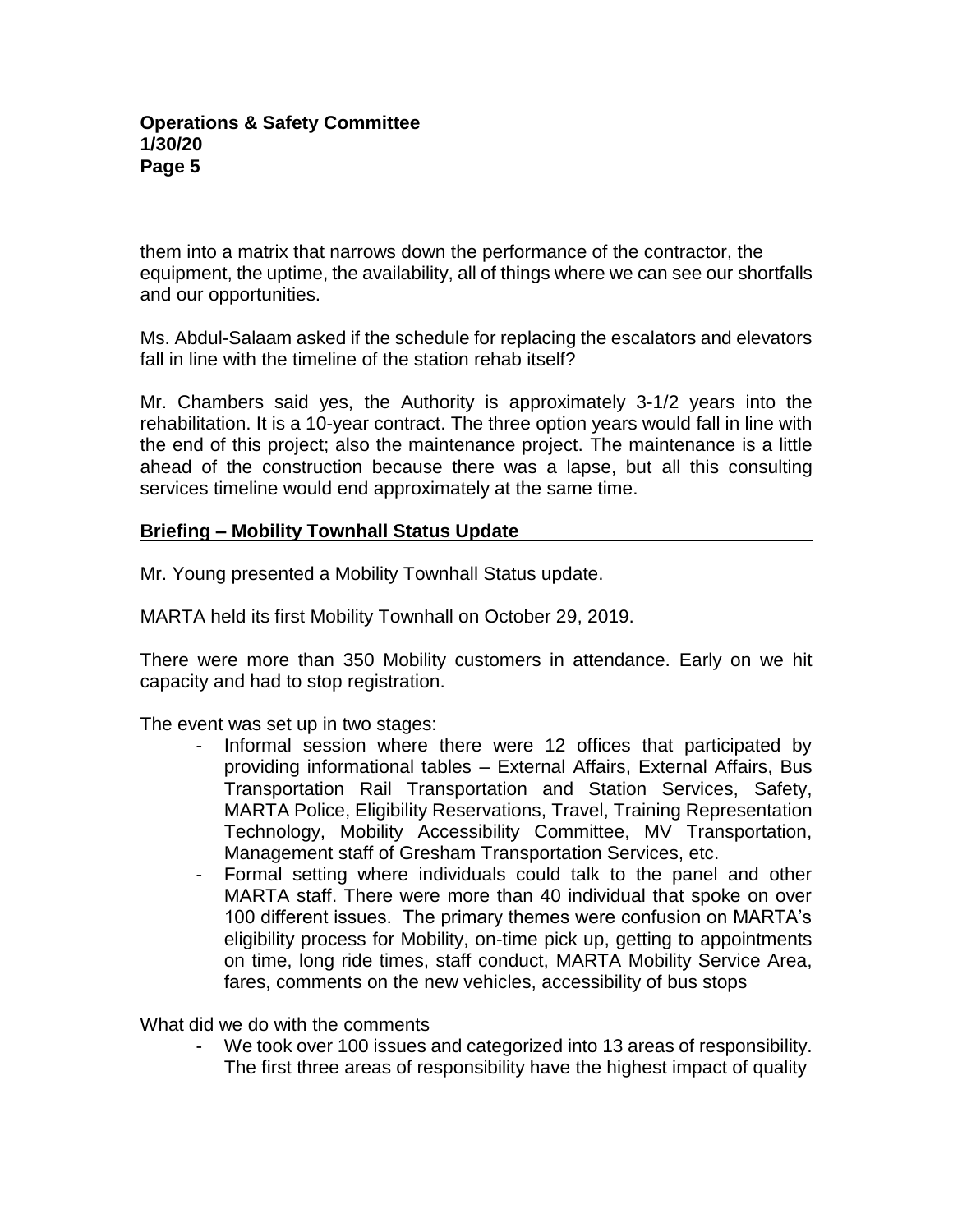- service for MARTA's customers. Mobility is a demand-response reservation type system.
	- 1. Mobility Scheduling Department
	- 2. Mobility Dispatch Department
	- 3. Where is my Ride?
	- 4. Mobility Eligibility
	- 5. Mobility Operators
	- 6. Bus Operators
	- 7. Customer Service
	- 8. Fare
	- 9. Service Area
	- 10.Bus Stops
	- 11.Technology
	- 12.External Issues
	- 13.Policy Issues

The day before the service, the scheduling department is putting the schedule together for the next day. This is probably the number one most important office of Mobility, because if the schedules are not properly done, then Mobility will not run efficiently.

Dispatch is most likely where accidents and incidents happen. Dispatchers must respond to accidents and incidents and readjust schedules. MV have made proactive changes in this area.

Mobility Eligibility is another area of confusion. MARTA will work with the public to help them understand this area more thoroughly. The use of Mobility riders on bus have increased dramatically.

There have been comments about Customer Service – mainly that it takes too long to get a response.

#### *Lessons Learned*

- Must locate a larger venue for the next Townhall Meeting. Registration had to be stopped when it reached 350
- There were volunteers for the Townhall but there needs to be more training, with volunteers being educated on disability awareness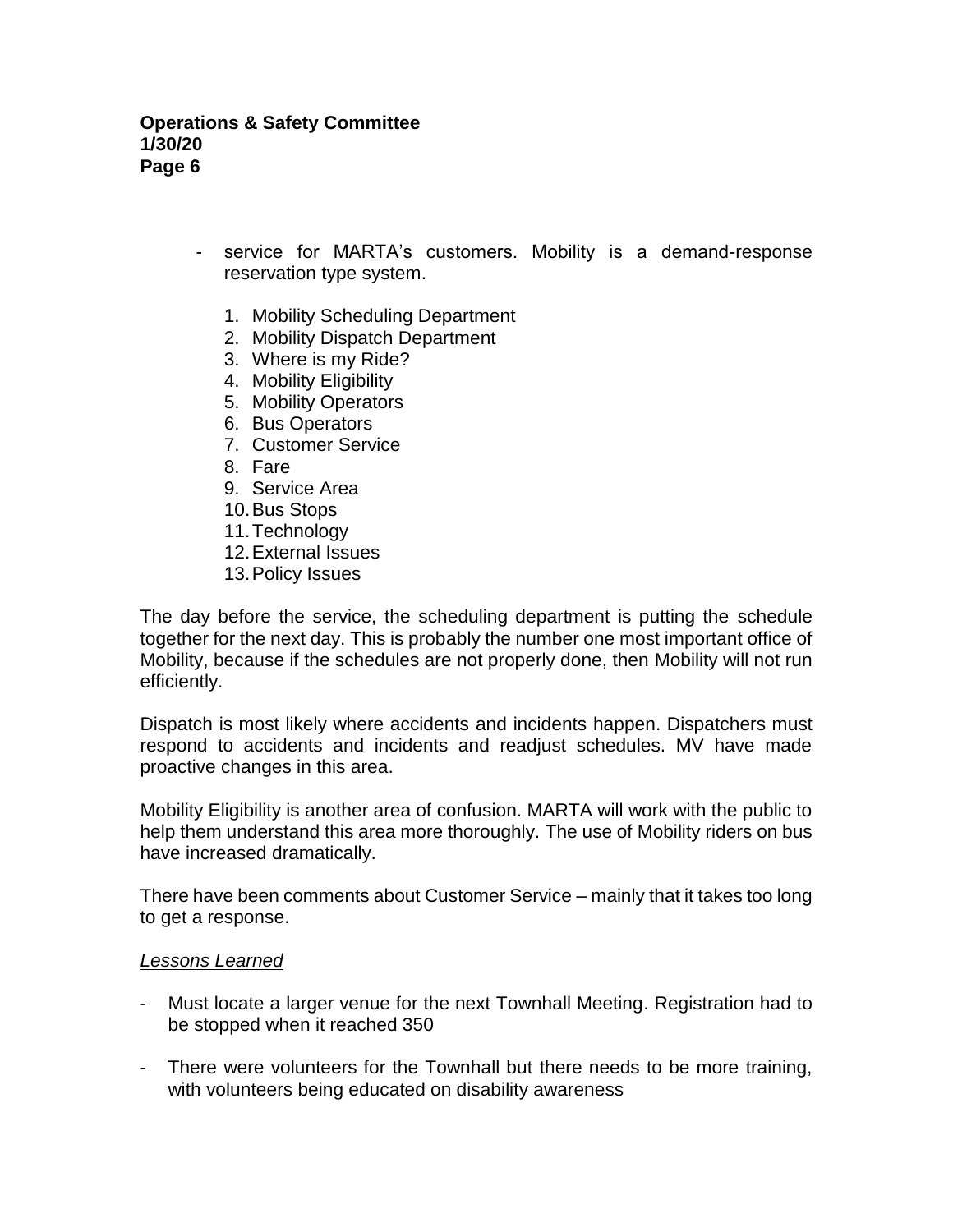- Mr. Parker thanked Ms. Abdul-Salaam and Ms. Ivey for helping with the Townhall effort and committed to making sure the entire Board is informed when the next Townhall is scheduled
- On Time Performance continues to improve
- Customer Complaints have drastically decreased in December and continues to do so in January

#### Next Steps

- MARTA Accessibility Committee (MAC) discussion on streamlining the eligibility process
- Discussion on accessibility
- Change model of service delivery

In conclusion, it was a great event. MARTA received a lot of customer feedback. We have reached out to External Affairs to start work on the next event. Staff is working on a deep dive for work with MARTA Accessibility Committee. MARTA has been receiving an increase in Mobility compliments from Mobility customers.

Mrs. Hardage asked if service animals are allowed on MARTA.

Mr. Young confirmed service animals are allowed on all MARTA modes of service.

Ms. Abdul-Salaam noted that one of the driving forces in putting the Townhall together was ensuring that everyone had a voice. The event was a huge success. Additional challenges are the online application and the behavior of some MARTA drivers. She said it is her hope these areas can be addressed in the near term. Mr. Young reported in addition to better scheduling for the operators, operators have also undergone customer service retraining. Regarding the online application, Information Technology is working to get it to an online format.

Mr. Floyd referenced the T-SPLOST, noting one of the projects was a coordination center between all forms of transportation – private carriers, public carriers, etc. He asked where MARTA is in the conversation to centralize Mobility operations.

Mr. Young said on February 12<sup>th</sup>, MARTA is involved in a regional discussion at ARC which will involve coordination of all Mobility providers in the region.